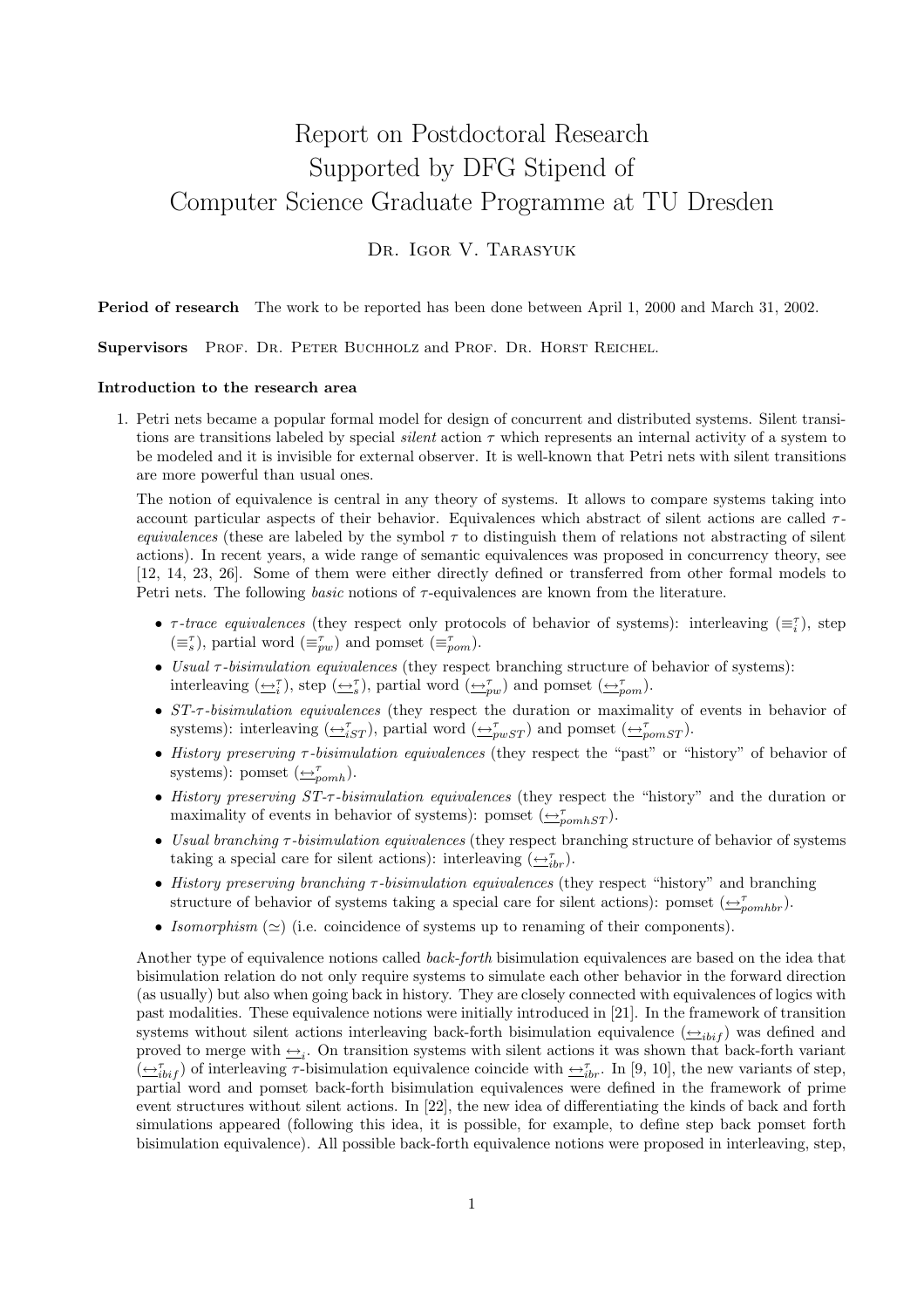partial word and pomset semantics for prime event structures without silent actions. The new notion of  $\tau$ equivalence was proposed for event structures with silent actions: pomset back pomset forth  $(\triangle_{pombpom f}^{\tau})$  $\tau$ -bisimulation equivalence. It's coincidence with  $\rightarrow_{\tau}^{\tau}$  was proved.

To choose most appropriate behavioral viewpoint on systems to be modeled, it is very important to have a complete set of equivalence notions in all semantics and understand their interrelations. To clarify the nature of equivalences and evaluate how they respect internal activity and concurrency in systems to be modeled, it is actual to consider also correlation of these notions on nets without silent transitions and concurrency-free (sequential) ones. Treating equivalences for preservation by refinements allows one to decide which of them may be used for top-down design.

2. Stochastic Petri nets (SPNs) are an established model type for the quantitative analysis of Discrete Event Dynamic Systems (DEDSs). SPNs have been proposed about twenty years ago [13, 19] and are mainly considered on a continuous time scale which usually means that exponential or phase type distributions are associated with transitions. In this way, the stochastic process underlying an SPN is a Continuous Time Markov Chain (CTMC) which can be generated and analyzed with well-known methods [24]. One particular characterization of this class of SPNs is that only single transitions fire, such that the wellknown interleaving semantics is the basic approach for defining the dynamic behavior of SPNs. This interleaving behavior is also used for generalized stochastic Petri nets (GSPNs) [1, 7] which include transitions with exponential firing delay and that with zero firing delay. Even for such immediate transitions with instantaneous firing interleaving semantics is commonly considered. For SPNs and GSPNs, labeling of transitions has been introduced recently [5, 6]. After definition of transition labeling it is possible to define bisimulation equivalence for SPNs and GSPNs such that equivalent nets behave identically from a stochastic point of view. Details about the approach which introduces bisimulation for CTMCs with labeled transitions can be found in [4, 5, 15, 16].

Apart from continuous time distributions also discrete time distributions can be assigned to transitions of Petri nets. Usually geometric distributions or mixtures of geometric distributions are used. First approaches have been published about 15 years ago [20], but also more recent extensions of the basic class of nets with discrete time steps have been proposed [27, 28]. To distinguish continuous and discrete time SPNs, we denote the former as CTSPNs and the latter as DTSPNs. DTSPNs describe an underlying Discrete Time Markov Chain (DTMC). The major problem with this model class is that transitions fire concurrently such that steps instead of interleavings have to be considered. This makes the interpretation and analysis of the model class more complex. For DTSPNs labeling of transitions and an adequate definition of equivalence has not been introduced yet.

Recently, PROF. DR. PETER BUCHHOLZ introduced a new class of DTSPNs with labeled transitions. Transitions can be also labeled by silent action, and in this way they can be considered as invisible for an external observer. The dynamic behavior of this class of nets is characterized by steps instead of single transitions. The underlying stochastic process is still a DTMC, however, transitions of the DTMC describe sets of transitions that fire concurrently. Thus, commonly used notions defining bisimulation or trace equivalence of probabilistic processes [11, 18] are not adequate for this type of model. No algebraic specification for such a class of stochastic processes was presented so far.

#### The results obtained

1. Working in the framework of Petri nets with silent transitions, we continued the research of [25] and extended the set of basic notions of  $\tau$ -equivalences by interleaving ST-branching  $\tau$ -bisimulation one  $(\underline{\leftrightarrow}_{iSTbr}^{\tau})$ , pomset history preserving ST-branching  $\tau$ -bisimulation one  $(\bigoplus_{\text{pomhSTbr}}^{\tau})$  and multi event structure one  $(\equiv_{mes}^{\tau})$ . Let us note that an idea to introduce  $\leftrightarrow_{pomhSTbr}^{\tau}$  appeared initially in [22] on the model of event structures. We completed back-forth  $\tau$ -equivalences from [22] by 6 new notions: interleaving back step forth  $(\underline{\leftrightarrow}_{ibsf}^{\tau})$ , interleaving back partial word forth  $(\underline{\leftrightarrow}_{ibpwf}^{\tau})$ , interleaving back pomset forth  $(\underline{\leftrightarrow}_{ibpomf}^{\tau})$ , step back step forth  $(\underline{\leftrightarrow}_{sbsf}^{\tau})$ , step back partial word forth  $(\underline{\leftrightarrow}_{sbpwf}^{\tau})$  and step back pomset forth  $(\underline{\leftrightarrow}_{sbpomf}^{\tau})$  $\tau$ -bisimulation equivalences. We compared all back-forth  $\tau$ -equivalences with the set of basic behavioral relations. We also investigated the interrelations of all the considered  $\tau$ -equivalences with equivalences which do not abstract of silent actions.

In [3], SM-refinement operator for Petri nets was proposed, which "replaces" their transitions by SMnets, a special subclass of state machine nets. We treated all the considered  $\tau$ -equivalence notions for preservation by SM-refinements. We showed that  $\triangle^{\tau}_{iSTbr}$ ,  $\triangle^{\tau}_{pomhSTbr}$  and  $\equiv^{\tau}_{mes}$ , i.e. all the new basic equivalences considered in this paper, are preserved by SM-refinements. Thus, we have branching and conflict preserving equivalences which may be used for multilevel design. In the literature, a stability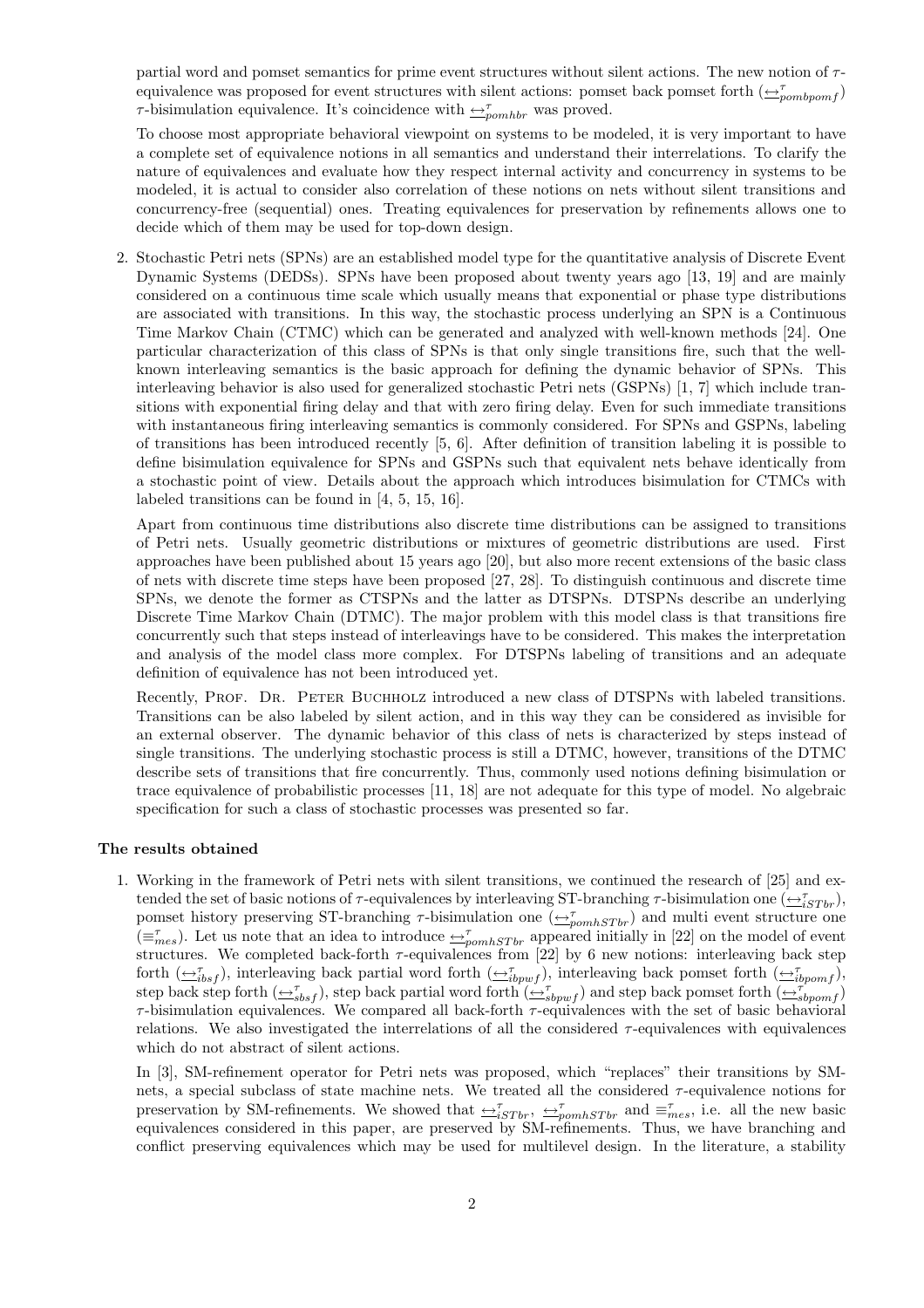

Figure 1: Interrelations of the τ -equivalences and their preservation by SM-refinements for Petri nets with silent transitions

w.r.t. SM-refinements was proved only for  $\frac{1}{2}T$  in [3] and for  $\frac{1}{2}T$  in [12]. The preservation result for other  $ST-\tau$ -bisimulation equivalences was proved in [26], but it was done on event structures and an other refinement operator was used. The preservation of trace  $\tau$ -equivalences was not established before. Thus, our results for  $\Rightarrow_{pwST}^{\tau}$ ,  $\Rightarrow_{pomST}^{\tau}$ ,  $\equiv_{pw}^{\tau}$  and  $\equiv_{pom}^{\tau}$  are also new.

These results are shown in Figure 1. The interrelations of equivalences are depicted by arrows, and the relations preserved by refinements are placed in ovals.

In addition, we investigated the interrelations of all the  $\tau$ -equivalence notions on nets without silent transitions and sequential nets. We proved that on nets without silent transitions  $\tau$ -equivalences coincide with equivalence notions which do not abstract of silent actions. In Figure 2, interrelations of equivalences on nets without silent transitions are presented.

We demonstrated that on sequential nets interleaving and pomset  $\tau$ -equivalences are merged, and backforth  $\tau$ -equivalences coincide with forth  $\tau$ -equivalence relations. In Figure 3, interrelations of equivalences



Figure 2: Interrelations of the  $\tau$ -equivalences on Petri nets without silent transitions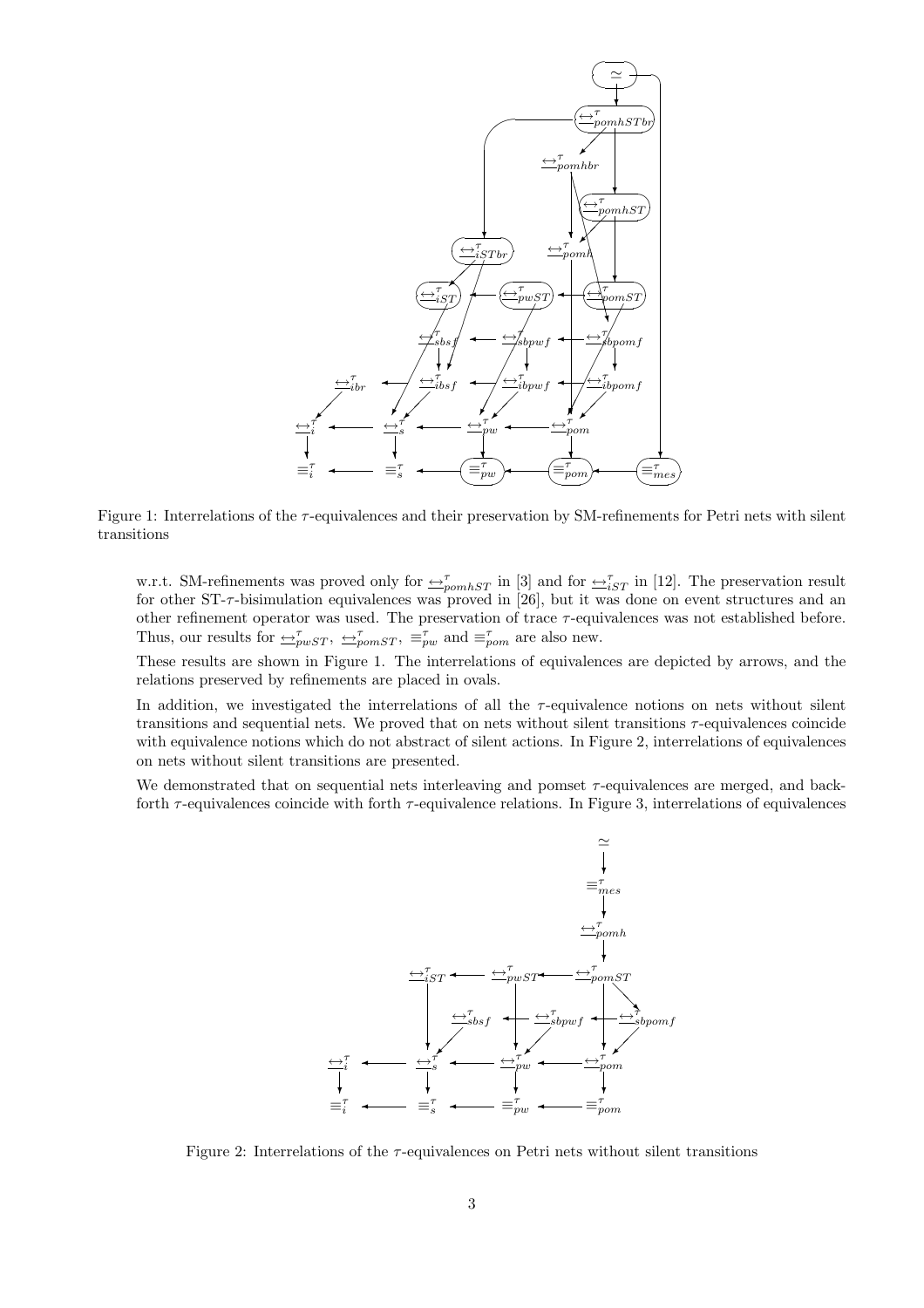

Figure 3: Interrelations of the  $\tau$ -equivalences on sequential nets



Figure 4: Interrelations of the equivalences for DTSPN's

on sequential nets are shown.

2. We proposed several equivalence relations abstracting of silent actions for the presented class of stochastic nets. The equivalences are defined on the basis of the observable state graph of a DTSPN which is a standard state graph after eliminating the arcs corresponding to silent transitions or loops due to a waiting in a state. It was shown that the relations preserve interesting aspects of system behavior. The equivalences can be used to compare different systems and to compute for a system a minimal equivalent representation [5]. The latter aspect is especially interesting for bisimulation equivalences, for which efficient algorithms exist to compute the largest bisimulation for a given net. By representation each equivalence class of this relation by a single marking we obtain a minimal representation at the state transition level.

Trace relations we defined are: interleaving  $(\equiv_i)$  and step  $(\equiv_s)$  equivalences. (Forward) bisimulation relations include interleaving  $(\underline{\leftrightarrow}_i)$  and step  $(\underline{\leftrightarrow}_s)$  ones. In addition, notions of backward bisimulation (which respect the "past" of a behaviour) were proposed: interleaving  $(\underline{\leftrightarrow}_{ib})$  and step  $(\underline{\leftrightarrow}_{sb})$ . We presented also back and forth bisimulations (respecting both "past" and "future"): interleaving  $(\underline{\leftrightarrow}_{ibf})$  and step  $(\underline{\leftrightarrow}_{sbf})$ . As a result of comparing the equivalences in accordance to differentiating power, we obtained a lattice of implications presented in Figure 4. Thus, we provided the new variant of stochastic Petri nets with a variety of interleaving and step semantics. The step relations naturally correspond to noninterleaving character of the model. In addition, we demonstrated an application of the equivalences for comparing stationary behavior of DTSPNs.

Apart from SPNs, stochastic process algebras (SPAs) became very popular as a modeling framework in the recent years. Of particular interest is the relationship between SPNs and SPAs. In [8, 17], an Algebra of Finite nondeterministic Processes  $AFP_0$  was proposed. Its formulas specify a special subclass of Petri nets: Acyclic or A-nets (ANs). There are three basic operations in the algebra: sequential composition, alternative and concurrency. We proposed a stochastic extension of this calculus: algebra  $StAFP_0$ describing Stochastic A-nets (SANs), a subclass of DTSPNs. In  $StAFP_0$ , we use activities instead of

actions. An activity is a pair consisting of action and its probability. Activities are basic elements to build formulas of the stochastic calculus.

For the net equivalence  $=_{net}$  (an isomorphism of net representations of algebraic formulas) we presented a sound axiom system  $\Theta_{net}$ . We prove that any formula of  $StAFP_0$  can be transformed (with use of  $\Theta_{net}$ ) into an equivalent (via  $=_{net}$ ) totally stratified one. A totally stratified formula has a form of conjunction (via concurrency) with conjunctive members containing no concurrency operations. Thus, each such member can contain only operations of sequential composition and alternative, and it describes a sequential stochastic process. Hence, we can always find components of a formula corresponding to concurrently composed subnets of a SAN. This makes easier the procedures of analysis and comparison of stochastic processes specified by formulas of  $StAFP_0$ .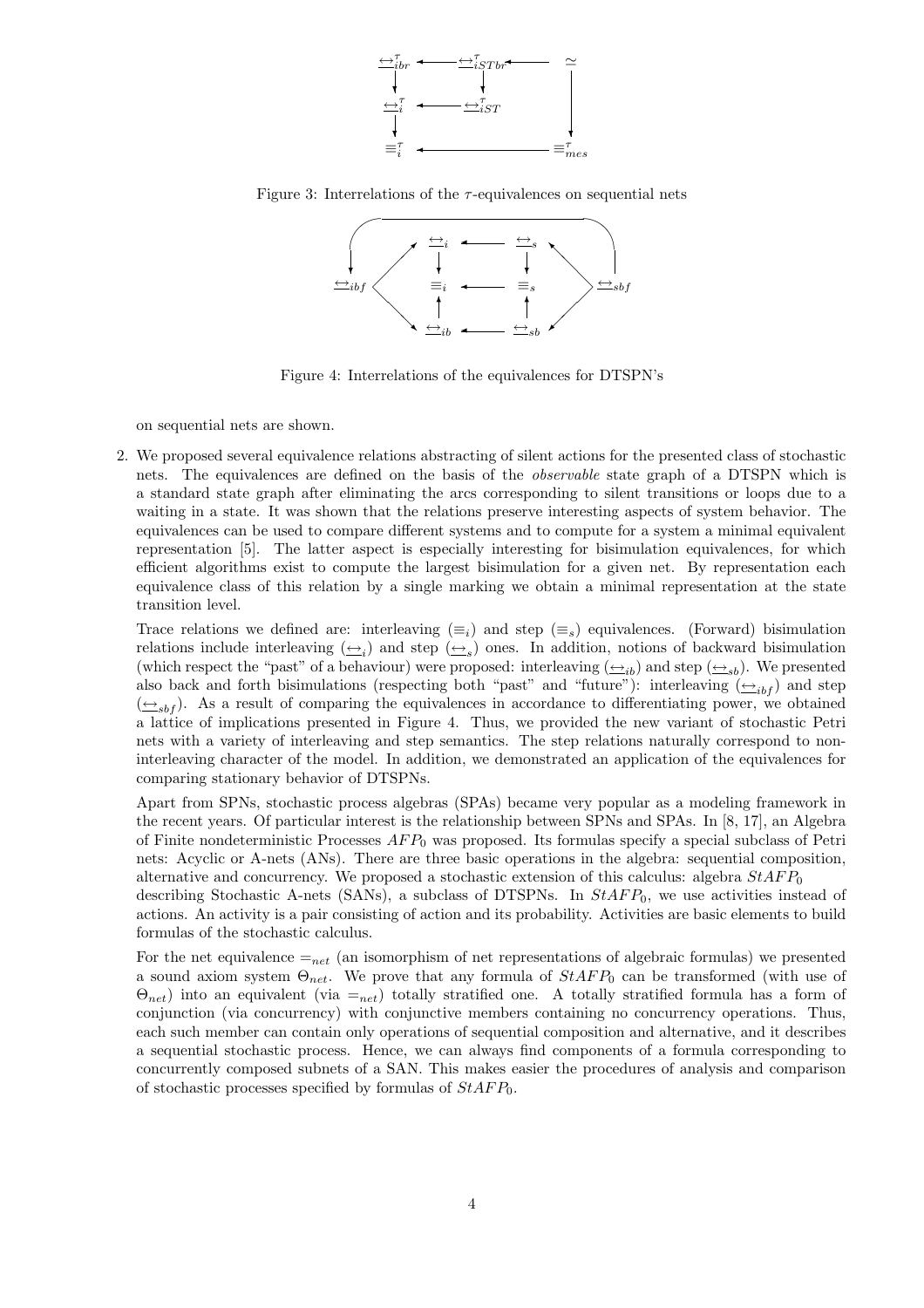#### Prepared papers

- 1. TARASYUK, I.V. τ-equivalences and refinement for Petri nets based design. Technische Berichte TUD-FI00-11, 41 pages, Fakultät Informatik, Technische Universität Dresden, Germany, November 2000.
- 2. Buchholz, P., Tarasyuk, I.V. A class of stochastic Petri nets with step semantics and related equivalence notions. Technische Berichte TUD-FI00-12, 18 pages, Fakultät Informatik, Technische Universität Dresden, Germany, November 2000.
- 3. Buchholz, P., Tarasyuk, I.V. Net and algebraic approaches to probablistic modeling. Joint Novosibirsk Computing Center and Institute of Informatics Systems Bulletin, Series Computer Science 15, 35 pages, Novosibirsk, 2001 (to be published).

#### Participating scientific events and teaching activity

- $1^{st}$  Euro Summer School on Trends in Computer Science 00 (FMPA'00), Berg en Dal (Nijmegen), The Netherlands, July 3–7, 1999.
- Workshop on the Graduate Programme of Technical University of Dresden: Specification of Discrete Processes and Systems of Processes by Operational Models and Logics (SPOML'01), Reinhardtsdorf (Schöna), Saxony, Germany, February 5–9, 2001.
- $\bullet$  18<sup>th</sup> Annual Symposium on Theoretical Aspects of Computer Science (STACS'01), Dresden, Germany, February 15–17, 2001.
- Delivering lecture course "Equivalence relations for net and algebraic models of concurrency" at the Department of Computer Science of Technical University, Dresden, Germany, April – July 2001.
- 1<sup>st</sup> International School on Formal Methods for the Design of Computer, Software and Communication Systems: Process Algebras (SFM-01:PA), Bertinoro, Italy, July 23–28, 2001.
- $\bullet$  13<sup>th</sup> European Summer School on Logic, Language and Information (ESSLLII'01), Helsinki, Finland, August 13–24, 2001.
- $\bullet$  6<sup>th</sup> International Conference on Parallel Computing Technologies 2001 (PaCT'01), Novosibirsk, Russia, September 3–7, 2001.

Future research Possible extension of this work can be an attempt to define other bisimulation equivalences of stochastic Petri nets in interleaving and step semantics. For example, branching bisimulation [23] can be considered as well as variants of back-forth equivalences defined in [21, 22]. For these equivalences we cannot use observable state graphs, since we may need lower level information. For example, to define branching relations, we should respect occurrences of invisible transitions and states where they conflict with other ones. Thus, we cannot just abstract of invisible transitions from very beginning. To propose notions of back-forth bisimulations, we need an information about the path of events which came to the present state. Hence, this is not enough even to consider paths of transitions which led from the initial marking to the present one, since the same transitions can happen concurrently or sequentially resulting the same marking (in non-safe nets). In such a case, we should have something like processes for stochastic nets and collect events for out of paths from such processes. We may also define true concurrent equivalences for stochastic nets such that partial word or pomset ones [23, 25, 26]. Step semantics we proposed can be the first stage to true concurrent semantics for stochastic nets.

We could also enrich our algebraic specifications with an ability to describe infinite processes such as recursion operation. But for this purpose our calculus is too restrictive because of synchronization by names. This means that an action cannot depend on equally named one which is essential for a recursion. A possible decision is to use more flexible calculus as a basic one to enrich with stochastic features. We consider Petri Box Calculus (PBC) [2] as the most appropriate candidate.

## References

[1] M. AJMONE-MARSAN, G. BALBO, AND G. CONTE. A class of generalized stochastic Petri nets for performance evaluation of multiprocessor systems. ACM Transactions on Computer Systems  $2(2)$ , pages  $93-122$ , 1984.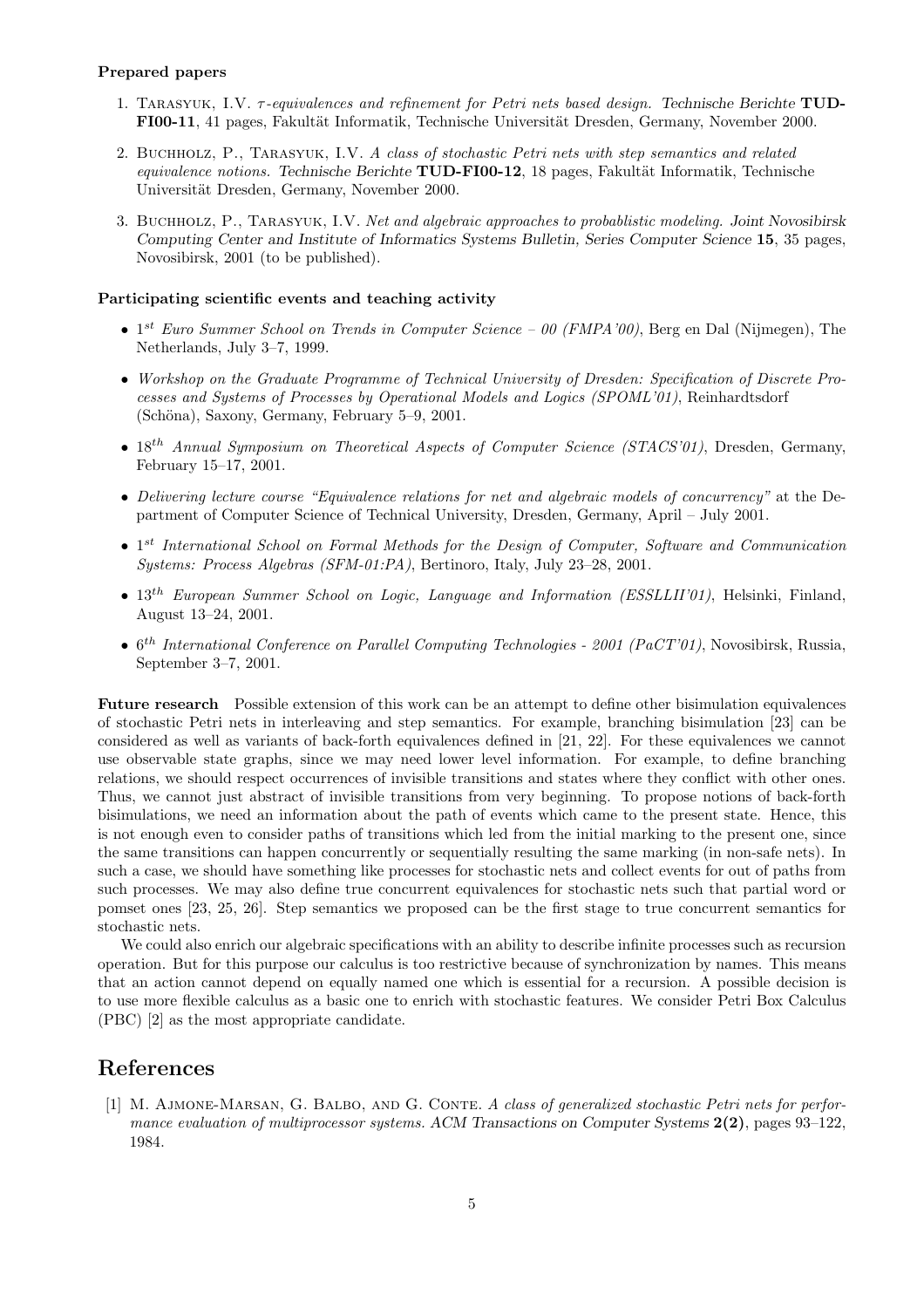- [2] E. Best, R. Devillers, J.G. Hall. The box calculus: a new causal algebra with multi-label communication. Springer LNCS 609, pages 21–69, 1992.
- [3] E. Best, R. Devillers, A. Kiehn, and L. Pomello. Concurrent bisimulations in Petri nets. Acta Informatica 28, pages 231–264, 1991.
- [4] P. Buchholz. Markovian process algebra: composition and equivalence. In U. Herzog and M. Rettelbach, editors, Proc. of the  $2^{nd}$  Work. on Process Algebras and Performance Modelling, Arbeitsberichte des IMMD 27, pages 11–30, University of Erlangen, 1994.
- [5] P. Buchholz. A notion of equivalence for stochastic Petri nets. In G. De Michelis and M. Diaz, editors, Application and Theory of Petri Nets 1995, Springer LNCS 935, pages 161–180, 1995.
- [6] P. Buchholz. *Iterative decomposition and aggregation of labelled GSPNs*. In J. Desel and M. Silva, editors, Application and Theory of Petri Nets 1998, Springer LNCS 1420, pages 226–245, 1998.
- [7] G. Chiola, M. Ajmone-Marsan, G. Balbo, and G. Conte. Generalized stochastic Petri nets: a definition at the net level and its implications. IEEE Transactions on Software Engineering 19(2), pages 89–107, 1993.
- [8] L. A. Cherkasova. Posets with non-actions: a model for concurrent nondeterministic processes. Arbeitspapiere der GMD 403, 68 pages, GMD, Sankt Augustin, Germany, July 1989.
- [9] F. Cherief. Back and forth bisimulations on prime event structures. Springer LNCS 605, pages 843–858, 1992.
- [10] F. Cherief. Investigations of back and forth bisimulations on prime event structures. Computers and Artificial Intelligence  $11(5)$ , pages  $481-496$ , 1992.
- [11] I. CHRISTOFF. Testing equivalence and fully abstract models of probabilistic processes. In J. C. M. Baeten and J. W. Klop, editors, Proc. CONCUR'90, Springer LNCS 458, pages 128–140, 1990.
- [12] R. DEVILLERS. Maximality preserving bisimulation. Theoretical Computer Science 102, pages 165–184, 1992.
- [13] G. Florin and S. Natkin. Les reseaux de Petri stochastiques. Technique et Science Informatique 4(1), 1985.
- [14] R.J. VAN GLABBEEK. The linear time branching time spectrum II: the semantics of sequential systems with silent moves. Extended abstract. Springer LNCS 715, pages 66–81, 1993.
- [15] H. HERMANNS AND M. RETTELBACH. Syntax, semantics, equivalences, and axioms for MTIPP. In U. Herzog and M. Rettelbach, editors, Proc. of the  $2^{nd}$  Work. on Process Algebras and Performance Modelling. Arbeitsberichte des IMMD 27, University of Erlangen, 1994.
- [16] J. HILLSTON. A compositional approach for performance modelling. Ph.D. thesis, University of Edinburgh, Dep. of Comp. Sc., 1994.
- [17] V. E. KOTOV, L. A. CHERKASOVA. On structural properties of generalized processes. Springer LNCS 188, pages 288–306, 1985.
- [18] K. LARSEN AND A. SKOU. *Bisimulation through probabilistic testing*. Information and Computation 94, pages 1–28, 1991.
- [19] M. Molloy. Performance analysis using stochastic Petri nets. IEEE Transactions on Software Engineering 31(9), pages 913–917, 1982.
- [20] M. Molloy. Discrete time stochastic Petri nets. IEEE Transactions on Software Engineering 11(4), pages 417–423, 1985.
- [21] R. De Nicola, U. Montanari, and F. W. Vaandrager. Back and forth bisimulations. In CON-CUR'90, Springer LNCS 458, pages 152–165, 1990.
- [22] S. Pinchinat. Bisimulations for the semantics of reactive systems. Ph.D. Thesis, Institut National Politechnique de Grenoble, January 1993 (in French).